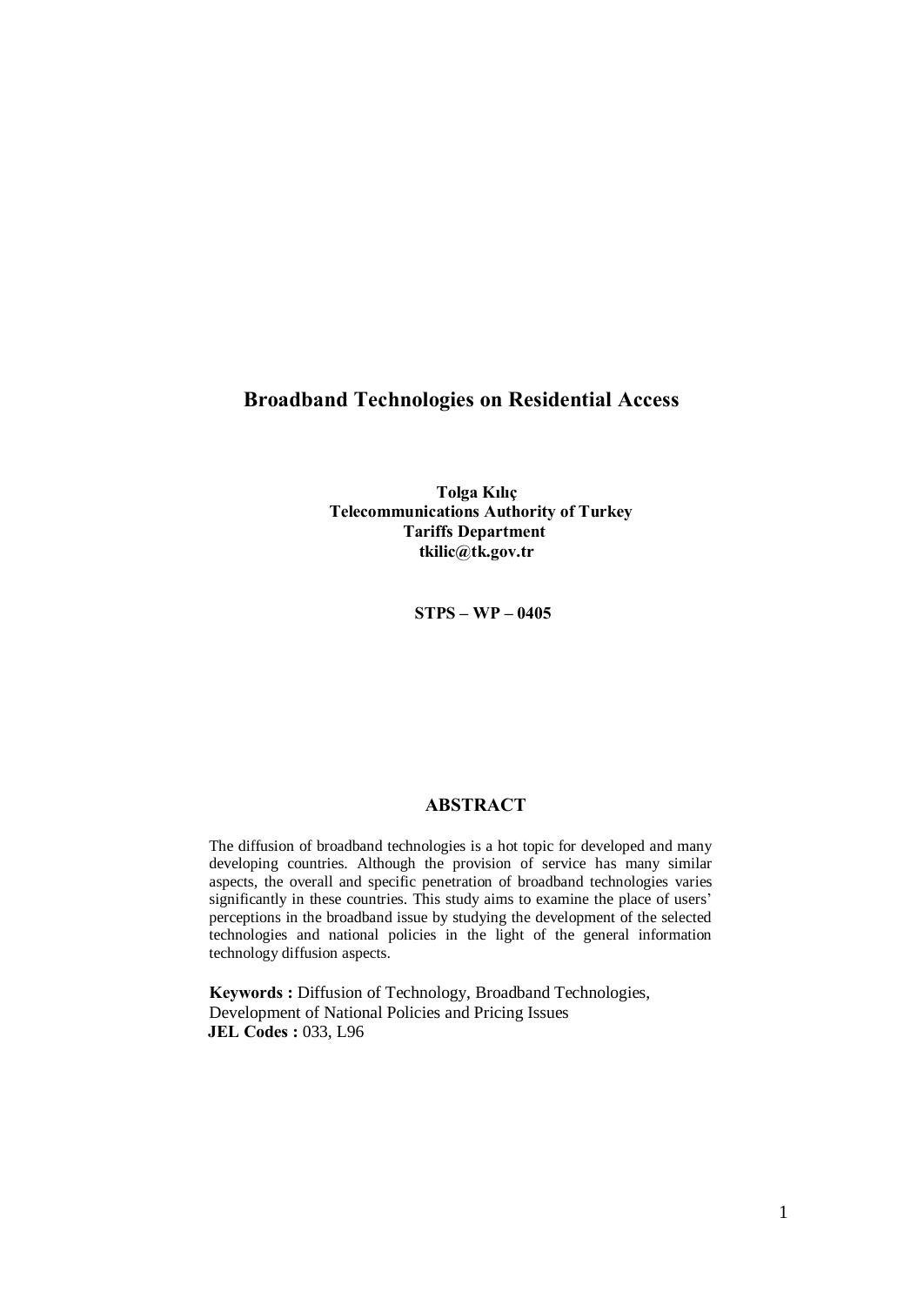#### 1. Introduction

The rapid growth of the internet combined with the increase in computer hardware and software availability to people has placed an increasing demand on the telecommunications providers to supply faster data rates to the home. As the internet becomes more information-intensive with graphics, sound, video and multimedia, the ability to take advantage of these new resources strongly depends on the speed of the internet connection. In this paper, the name of *broadband technologies* is referred to as the antonym of narrowband which refers to the bandwidth of simple copper pair carrying a single telephone line to the premises of the customer. This copper pair has a data speed of 64 kpbs which gets obsolete with the increasing demand on speed.

The choice of the broadband technologies reflects the behaviors of the providers and conventional attitudes of the customers rather than the cost or features of the services. The infrastructure capabilities, the standardization issues which vary significantly in different countries, the government initiatives and the marketing strategies of the providers are the key factors affecting people's perception of new technologies. The diffusion of broadband technologies will be evaluated depending on the general characteristics of technology diffusion in this study. For the aim of limiting the scope, the study emphasizes on the effects of the development, the national policies and pricing issues in terms of selected technologies. The broadband technologies in the scope are ISDN, DSL and cable modem. The other technologies, which have higher speeds and are mainly concerned by big enterprises (like fiber, satellite connections etc.) are beyond the scope as the intention is emphasizing on residential and small business access.

### 2. General Characteristics of Technology Diffusion

The diffusion of broadband technologies, as well as their emergence, is strongly related with the diffusion of information technologies. In this respect, explanation of the diffusion has similar basics. Reviewing the literature, it is observed that there are several studies which have focused specifically on the application of diffusion theory to the adoption of information technologies, but there is no study emphasizing on broadband diffusion. The leading reason for this might be the relatively late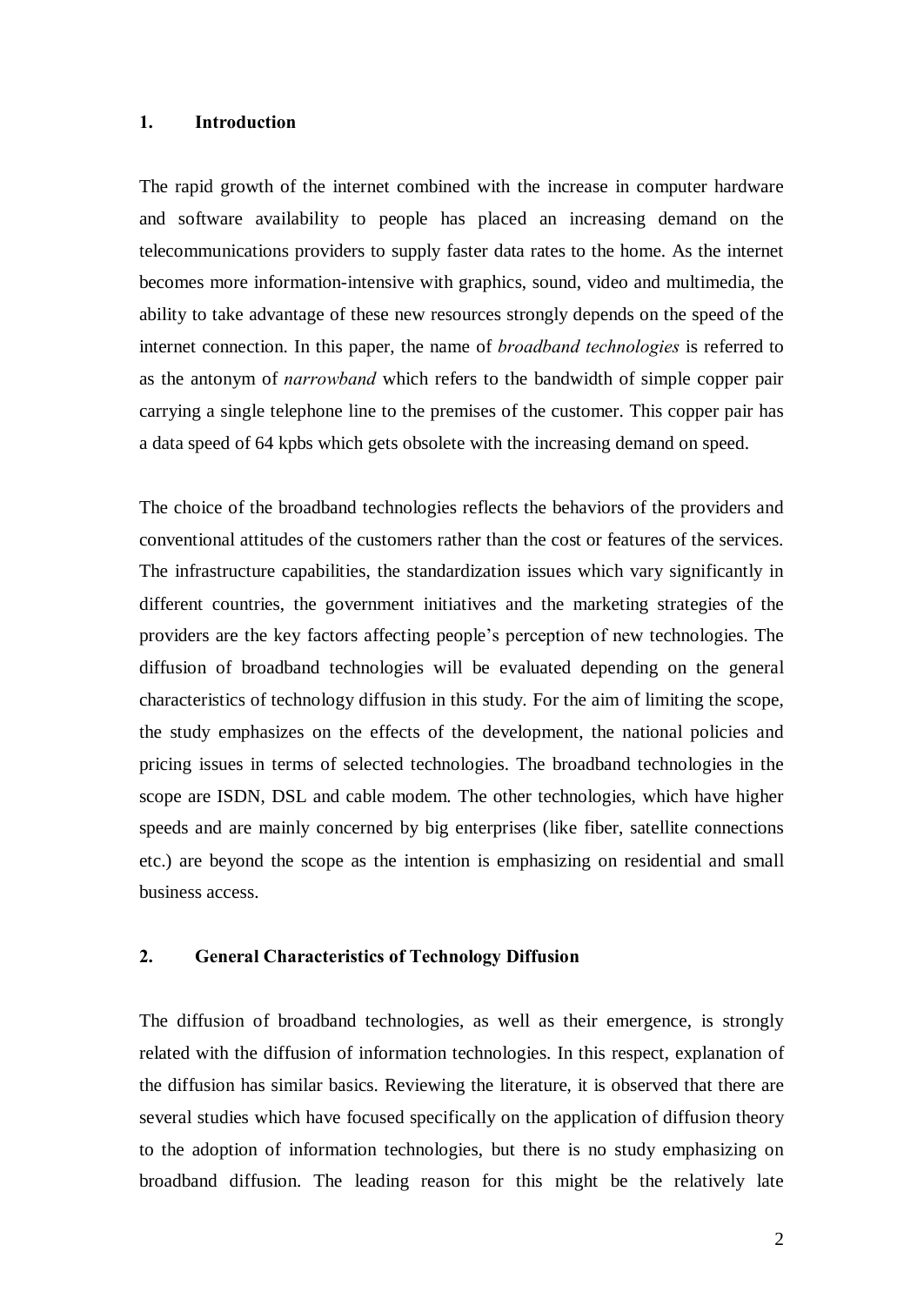emergence of broadband concept compared to issues like introduction of PC, internet and complicated software usage. Although the reviewed studies cover many issues, this paper only intensifies on user perceptions concept dealing with the place and the level of it.

When computing systems moved from giant mainframes used only by technicians or programmers to individual desktop units used by everyone in an organization, the ìhuman sideî of software and hardware became even more critical to the designers and implementers of systems. Reviewing the literature on information technology design, an important conclusion is that most information technology failures stem not from technical difficulties but from individual issues (both sociological and psychological) $(1)$ . It is suggested that the provision of increased efficiency from information technologies will be based on the psychology of the systems' users.

The P3 model of Dillon and Morris (1999) is treated as the most efficient way to place the importance of perceptions in the diffusion of information technologies. They propose that use of a given information technology is driven by three main aspects; utility, usability and user attitude. Utility refers to the technical capability of the tool to actually support tasks that the user wishes to perform. Usability refers to the extent to which users can exploit the utility of the system. Thus, systems with equivalent utility may result in different levels of usability depending on how the design is implemented. While two systems may have identical utility and both prove usable, users may express a preference for a system based on personal judgment, previous experience, aesthetics, cost etc. Therefore, Dillon and Morris (1999) state that the final driver of use must be the user's attitude to the technology. To adapt these drivers to systems implementation they propose the P3 framework:

- Power: An objective measure of the applications capability/functionality, i.e., "what the machine can do",
- Performance: Behavioral measures of usability,

 $\overline{a}$ 

• Perception: Perceptual measures from users in terms of usability, utility, etc.

<sup>&</sup>lt;sup>1</sup> The modeling study of Al-Gahtani is an example having such findings. [2]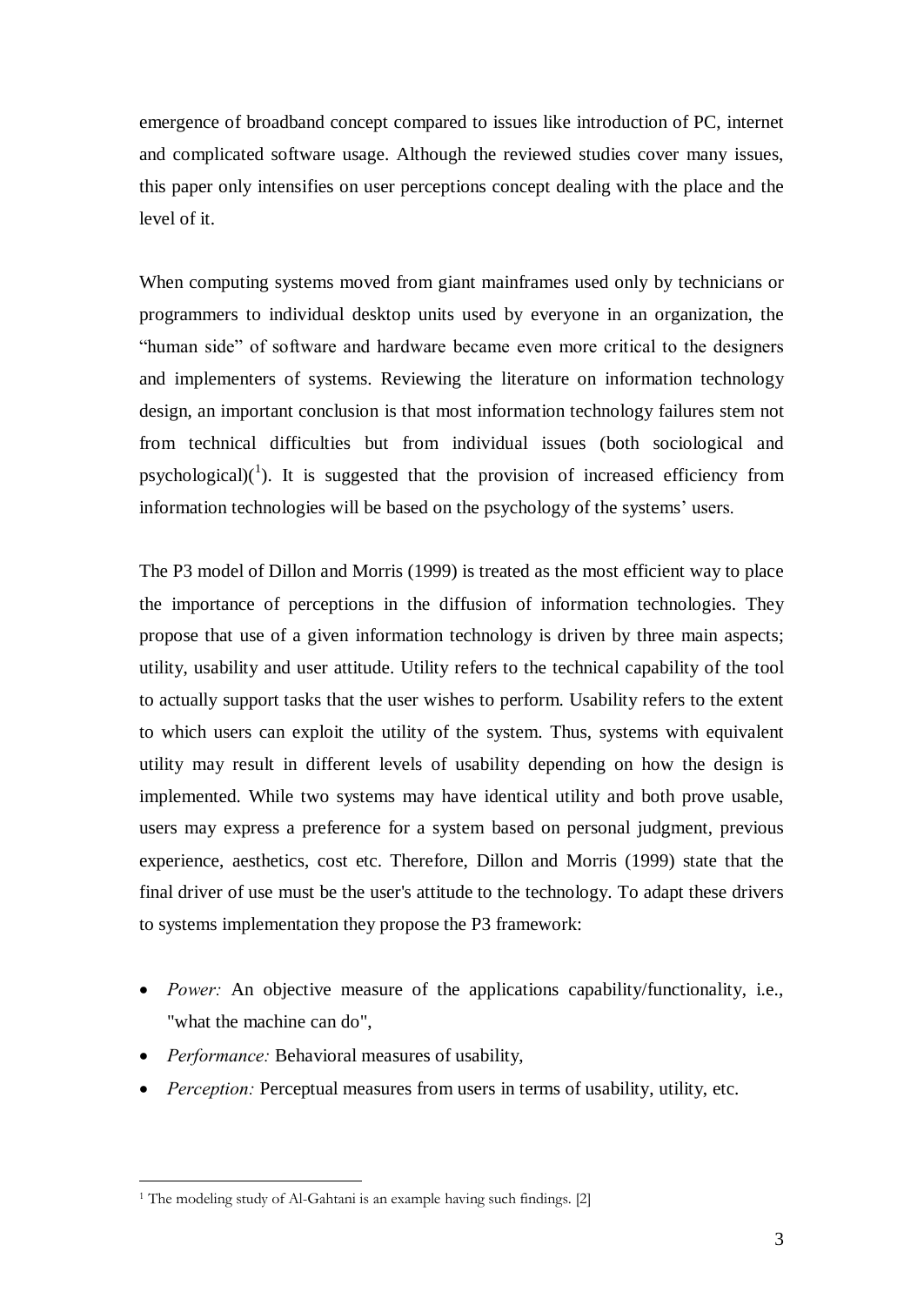In this structure, power needs to be considered first, since the inability to even support task performance renders the application limited in use for the intended audience. Assuming that task support is provided by the help of the tool, the capability of the user to exploit is addressed next. Finally, given a usable tool, the ultimate question is whether people will choose to use it or not. This is the domain of perception. For the adaptation of this model to the broadband case, power and performance can be related with the infrastructure, service and deployment issues, and perception, with the choice of subscribers.

Another study by Fichman (1992), establishes a matrix to explain the adoption of information technologies. He classifies adoption as individual or organizational depending on the existence of interaction and coverage. On the vertical dimension, he classifies technologies as type-1 and type-2. Type-1 refers to the technologies which do not involve user interdependencies and necessity of substantial knowledge. On the other hand, type-2 is characterized by high-level knowledge or significant user interdependencies.

If this model is adapted to explain broadband technologies, they can be classified as "individual" and "type-1" in terms of adoption and type respectively. This classification is based on the simple facts of broadband installation which is an individual action and does not require high level of knowledge. Regarding the matrix of Fichman (1992), individual adoption or use of type-1 technologies can be explained as follows in terms of classic diffusion theory:

- Favorable perceptions of innovation characteristics are positively related to adoption,
- Adopters are differentially influenced by different information channel types and sources at different adoption decision stages,
- Early adopters/heavy users can be distinguished from later adopters/lighter users according to their personal characteristics,
- Cumulative adoption follows an S-shaped pattern. $(2)$

<sup>&</sup>lt;sup>2</sup> "S-shape" implies an adoption process starting out slowly, reaching "take-off" as a growing community of adopters is established and leveling-off as the population of potential adopters becomes exhausted.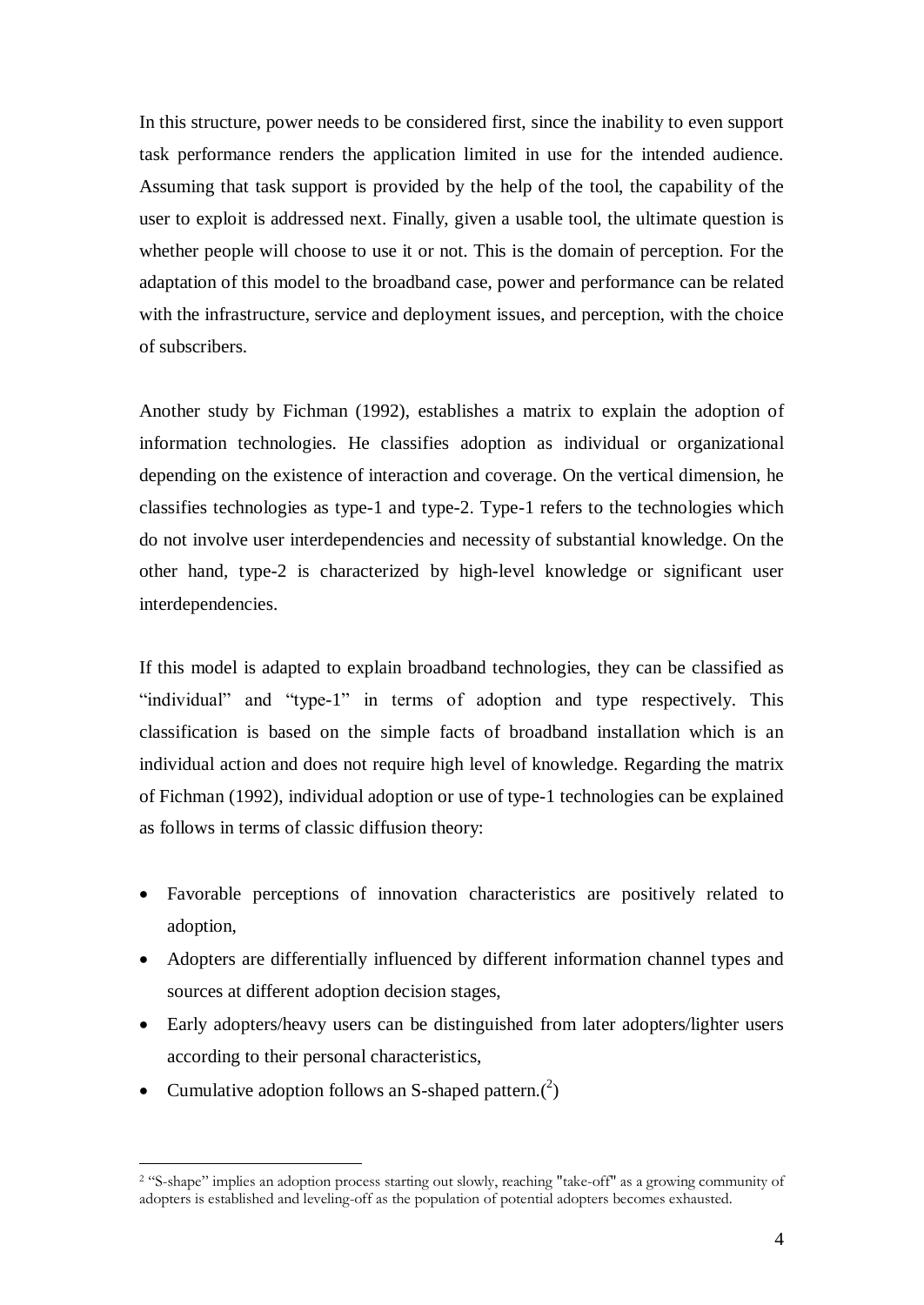Another aspect, "managerial influence" is the case for information technologies which can be translated as "deployment influence". Individuals rarely have complete autonomy regarding the adoption and use of innovations. Management can encourage (or discourage) adoption explicitly through expressed preferences and mandates, or implicitly through reward systems and incentives. In addition, immediate supervisors typically control access to the infrastructure supporting adoption, such as training and consulting, and may even control physical access to the hardware and software needed to use innovation. The adaptation of this definition to the "deployment influence" of broadband can be based on the coverage of the infrastructure, the necessity of investment and the intentions of the service provider.

Having introduced the basics of technology diffusion and adoption of it to the broadband issue, the next section gives basic definitions of broadband technologies within the scope of this study including historical development, advantages and disadvantages.

### 3. General Information on Broadband Technologies

There are various types of broadband technologies used for different purposes depending on the bandwidth and the distance to the subscriber. A wide range of bandwidth from the 64 kpbs of conventional copper pair to 155 Mpbs is possible with Integrated Services Digital Network (ISDN), Digital Subscriber Line (xDSL<sup>3</sup>), Wireless Local Loop (WLL), cable modem, Local Multipoint Distribution System (LMDS), satellite etc. Regarding the bandwidth and distance parameters, residential access can be provided with ISDN, cable modem and xDSL technologies. These three have a crucial importance of that it is not a necessity to invest on the infrastructure between the customer premises and the exchanges of the provider as ISDN and DSL use the conventional copper pair and the cable modem uses the cable-TV infrastructure (Gilbert & Tobin, 2001).  $(1)$ 

<sup>&</sup>lt;sup>3</sup> 'x' refers to various DSL technologies having different up and downstream speeds of data.

<sup>4</sup> WLL is an important alternative, but it is not mentioned with the other residential access technologies as it requires a considerable investment on the infrastructure. Another drawback is the limited bandwidth which seems to be improved in the future.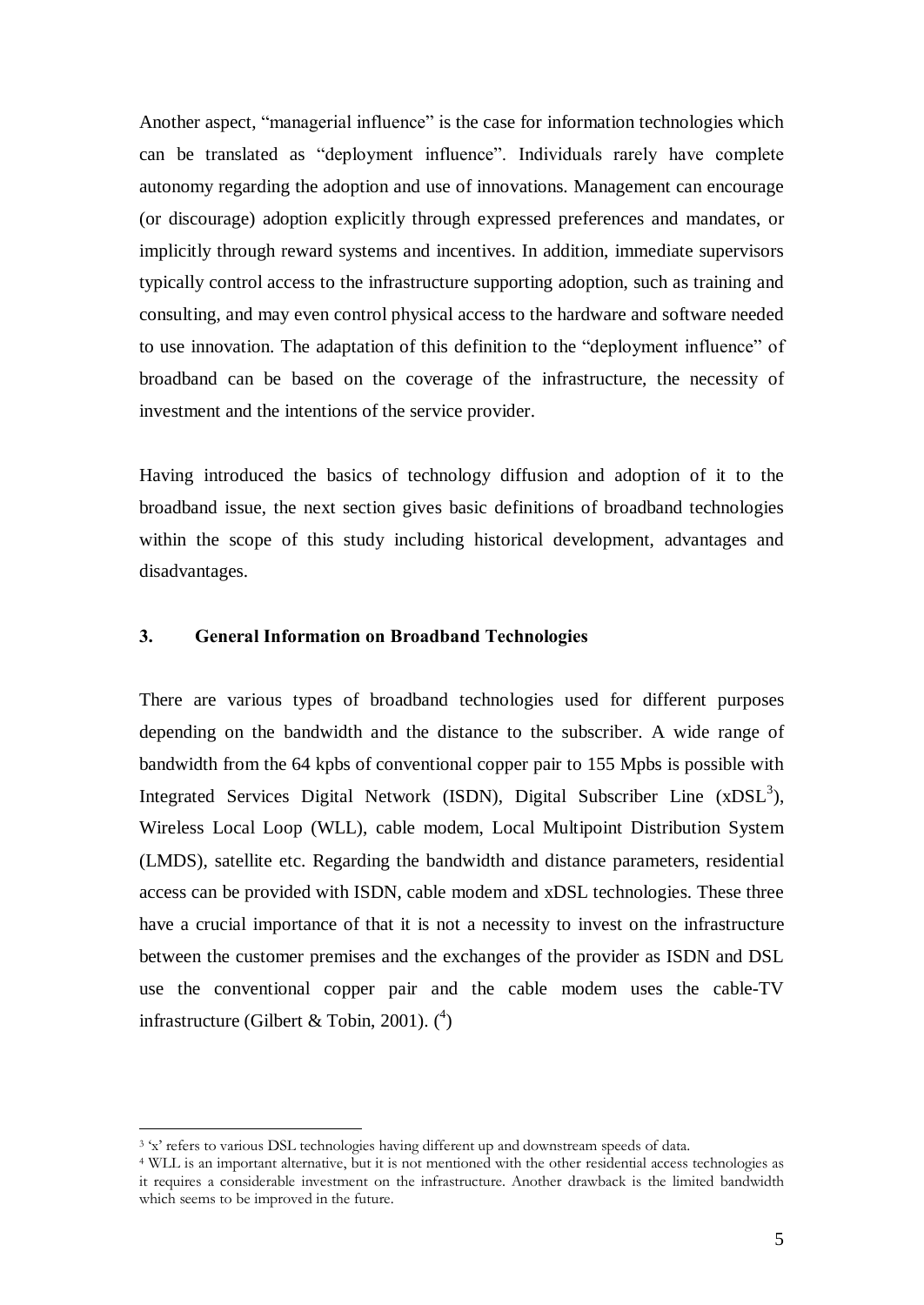The broadband technologies which have been widely accepted as the drivers of the residential access can be listed as follows depending on their basic specifications:

- ISDN provides a faster internet access by combining two channels up to 128 kbps more than four times as fast as a 28.8 kbps modem on a standard phone line. ISDN's digital technology provides a high quality connection to the internet preventing slowness because of the old analog technology of copper pair. Another method of ISDN, which is referred to as primary ISDN, provides a speed up to 2 Mpbs, resulting in the considerable competency of ISDN compared to other broadband technologies.
- xDSL technology, which permits high speed data services to be provided over copper networks has been around since 1990. DSL technology has been described as the technology that is "turning copper into gold"  $[14]$  p.21] and has provided a new "life" for copper networks which not so long ago were thought to be superseded by broadband cable and wireless technology. Some xDSL varieties are widely used standards, some are proprietary and others are purely theoretical. Asymmetric Digital Subscriber Line (ADSL) is the most commonly used variety of xDSL. It is asymmetric because the downstream speed (from the service provider to the end-user) is faster than the upstream speed (from the end-user to the service provider). This makes it particularly suitable for applications such as internet access.
- A cable modem is a mechanism offering high-speed data access. It is a device that enables users to connect their computers to a cable TV network in order to access the internet. Cable TV, which has been used to bring television programs to home, becomes a popular source for interacting with the internet and other new trends in multimedia (such as voice over IP) as a broadband technology.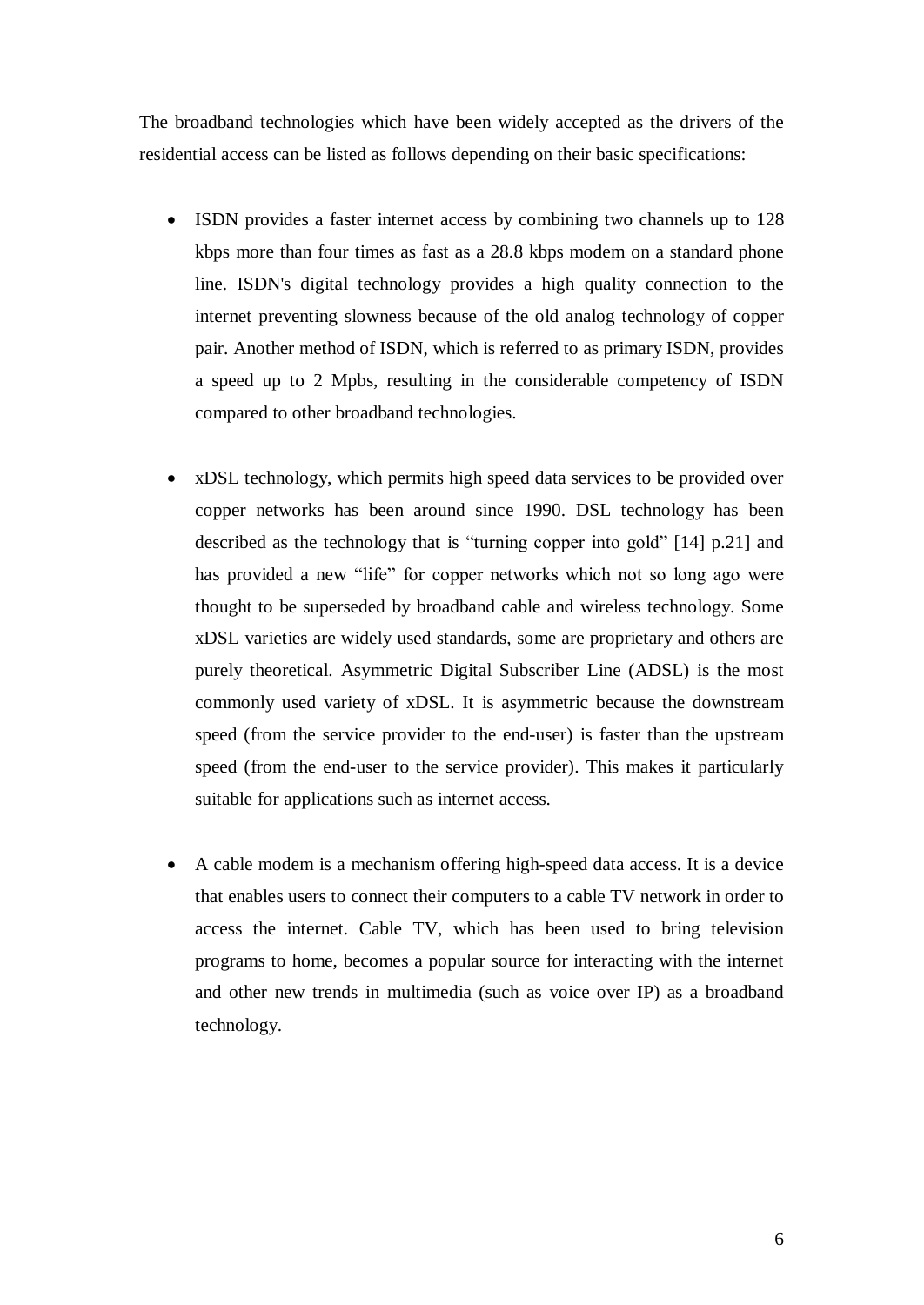### Table 1 General Comparison

|                    | <b>Advantages</b>                                                                                                              | <b>Disadvantages</b>                                                                                                     |  |
|--------------------|--------------------------------------------------------------------------------------------------------------------------------|--------------------------------------------------------------------------------------------------------------------------|--|
|                    | Usage of multiple devices<br>simultaneously                                                                                    | Limited bandwidth of basic<br>ISBN (128 kpbs)                                                                            |  |
| <b>ISDN</b>        | • Not dependant to distance<br>• Very high penetration levels<br>possible due to the usage of<br>existing PSTN infrastructure  | Usage of dial-up connection                                                                                              |  |
| <b>DSL</b>         | Dedicated usage of bandwidth<br>• Very high penetration levels<br>possible due to the usage of<br>existing PSTN infrastructure | • Relatively short distance<br>between end user and provider's<br>exchange<br>Absence of standards for some<br>varieties |  |
| <b>Cable Modem</b> | Capacity up to 50 Mpbs is<br>possible                                                                                          | Shared usage of bandwidth<br>Cost of bi-directionality is<br>very high (4-6 billion EUR for<br>Germany [23])             |  |

Source: Compiled from [4], [18], [21]

Comparing the timeline of the three technologies in the scope of this study, the two crucial points are the early introduction of ISDN and the considerable similarity between DSL and cable modem technologies. DSL technology has been developed on the idea of transmitting video while thirty years had been needed for realizing that cable TV infrastructure could have been used for data transmission. The early introduction of ISDN strongly depends on the general understanding of 'inventing' a new technology for data transmission. The sliding of DSL and cable technologies from video-based domain to data transmission has been the result of exploding bandwidth demand which immoderately exceeded the demand for video services. As the standardization is a determiner factor for the improvement of a technology, it can be commented that DSL and cable modem have the same 'chance' while ISDN leads with an advantage of approximately ten years.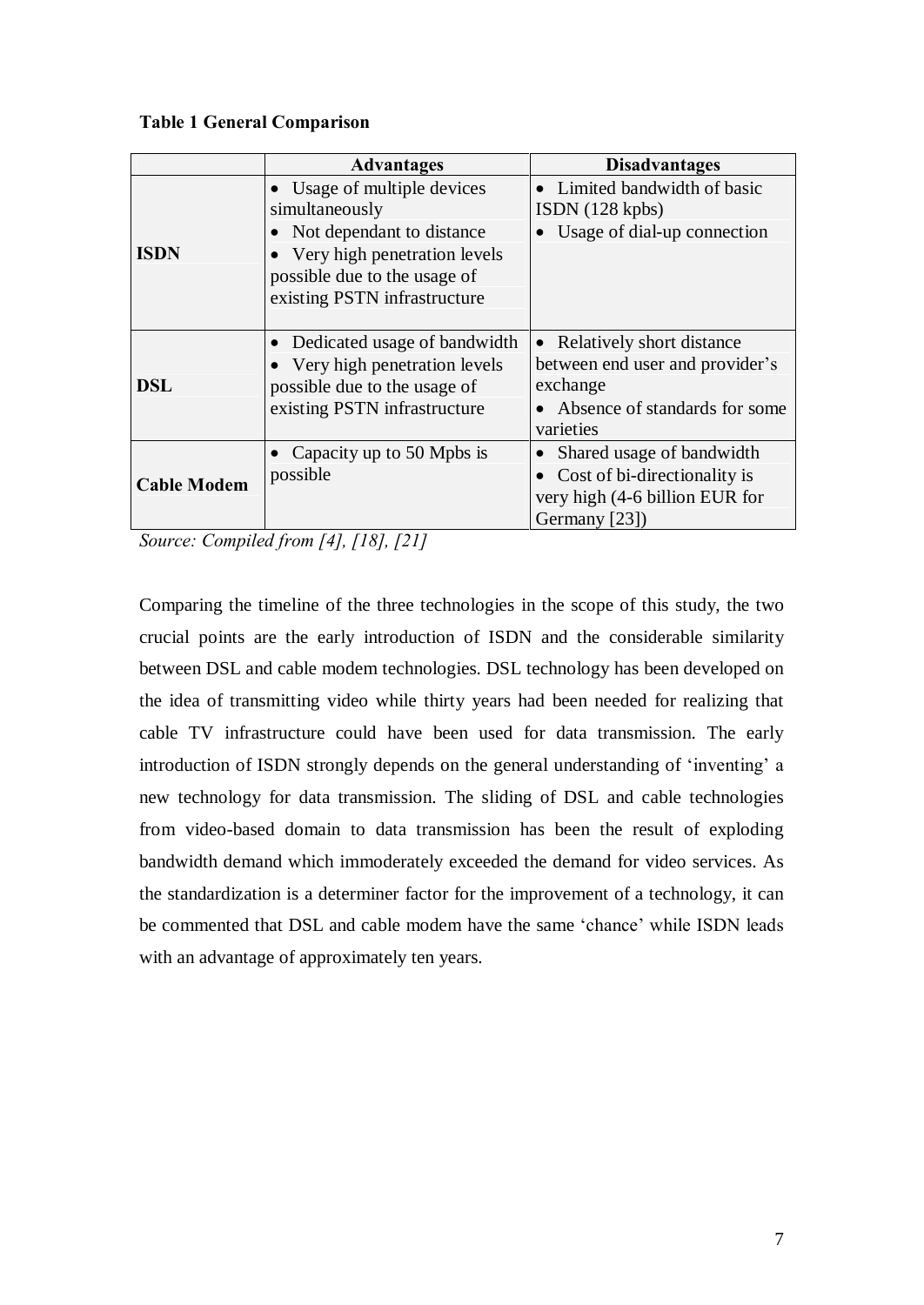| <b>ISDN</b>                                                                                           | <b>Cable Modem</b>                                                                                                                                      | <b>DSL</b>                                                                                                                |
|-------------------------------------------------------------------------------------------------------|---------------------------------------------------------------------------------------------------------------------------------------------------------|---------------------------------------------------------------------------------------------------------------------------|
|                                                                                                       | ~1980 First IEEE works on<br><b>CATV</b> standards                                                                                                      |                                                                                                                           |
| 1984 First ITU<br>standardization                                                                     | Universities and research<br>institutions using the cable<br>television infrastructure for<br>two-way campus data<br>networking                         |                                                                                                                           |
| $\sim$ 1990 Industry-wide<br>discussions to establish a<br>specific implementation for<br><b>ISDN</b> | ~1990 LANCity and Zenith<br>offering "symmetric LAN<br>over cable" systems that<br>could be deployed in<br>specific types of cable<br>networks          | 1989 First designs primarily<br>for video (BellCore)                                                                      |
| 1992 TRIP-2 The widely<br>accepted ISDN standard<br>through a collective industry<br>project          | 1992 Bell Laboratories<br>cable data network project:<br><b>SCAN</b>                                                                                    | 1993 First standardizations<br>for primitive DSL<br>technologies in US (for data<br>transmission)                         |
| 1995 Introduction of Euro-<br>ISDN by EU                                                              | 1993-1996 Several Groups<br>(DAVIC, ETSI, SCTE,<br>IEEE) working for<br>standardization<br>1998 The first major<br>specification was approved<br>by ITU | 1995 The ANSI<br>standardization published<br>1998 First successful<br>operation in US after some<br>false starts in 1997 |
|                                                                                                       | 1999 CableLabs issued two<br>new specifications                                                                                                         | 1999 The standardization of<br>ITU published                                                                              |

Table 2 Timeline of Broadband Technologies ( <sup>5</sup>)

Source: Compiled from [4], [18], [21], ITU (www.itu.int)

Another important factor is the general policies that promote the diffusion of selected technologies. Euro-ISDN is a principal example of standardization of which the application is not limited to standardization and reviewed regularly. This approach supports the technology by the help of determining priorities, necessary changes and constructing common projects. [18]

 $\overline{a}$ <sup>5</sup> Limited to the scope of this study and based on the standardization works.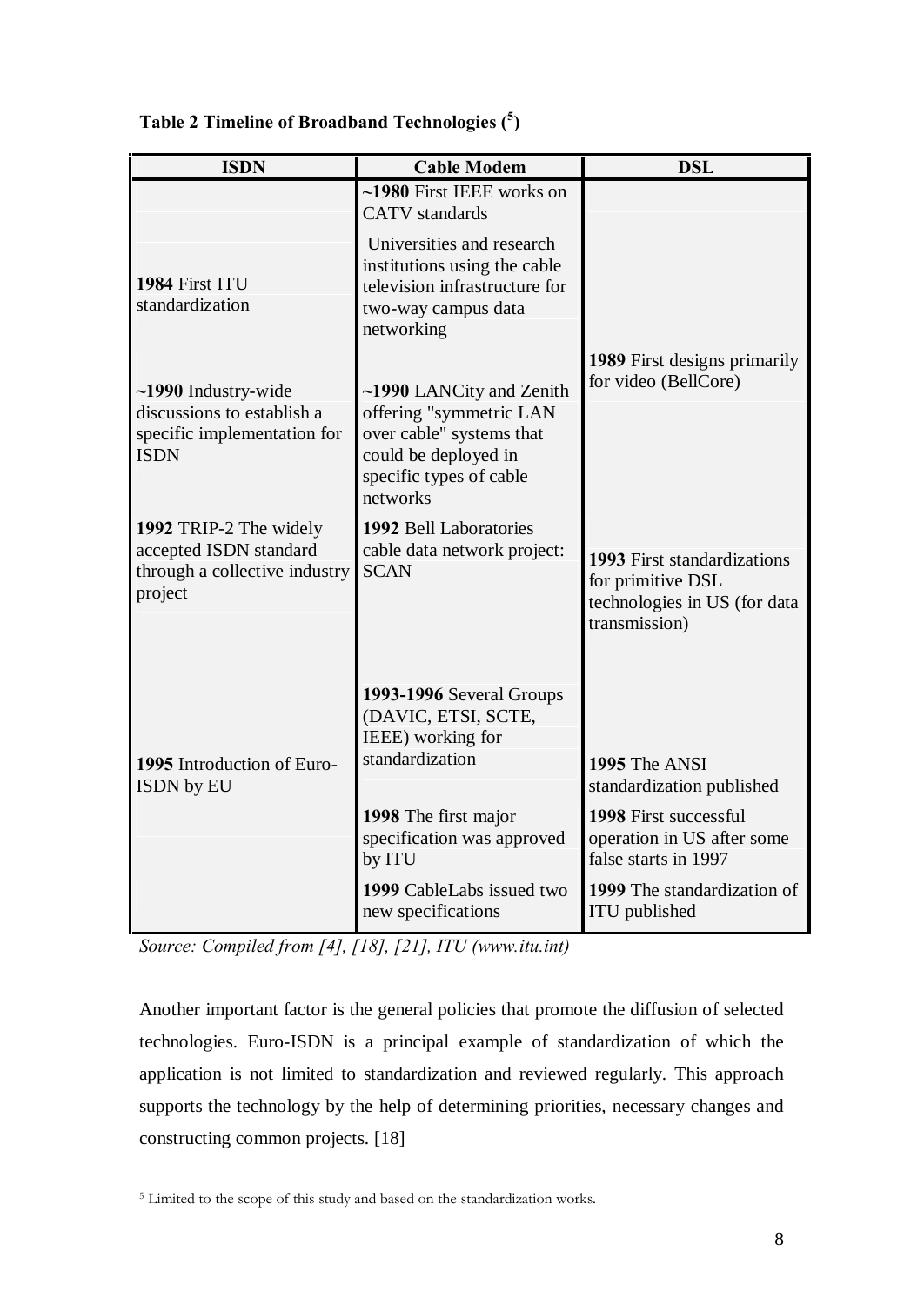As well as the standardization process, advantages and disadvantages, the application is important in terms of describing the broadband technologies. Therefore, the following section gives the prices and penetration levels in different countries and comments on the relationship between them.

### 4. Pricing and Penetration of Broadband Technologies

Generally, the first issue while considering the diffusion of broadband technologies is treated as the price of the service. Regarding the DSL and cable modem services, the price is based on two components; a one-off fee for connection and a monthly rental fee (Table 3). While these two construct the full price in many countries, some countries limit the service to the amount of data in terms of megabytes and charge additional price for the exceeding part<sup>6</sup>. However, this part is negligible while compared to the flat monthly rate. As the ISDN connection depends on the dial-up basis, the pricing is determined in terms of usage hours. OECD has two baskets depending on usage time; for twenty and forty hours. Following the fact that the comparison is made with 'permanent' connections, selecting the basket for forty hours of usage is more consistent (Table 4). The basket comprises of fixed rate, usage fee and the fee for the internet service provider.

|                | <b>DSL</b>                   |        | Cable      |                |
|----------------|------------------------------|--------|------------|----------------|
|                | <b>Monthly</b><br>Connection |        | Connection | <b>Monthly</b> |
|                | Charge*                      | Rental | Charge     | Rental         |
| UK             | 209                          | 56     | 35         | 28             |
| <b>Denmark</b> | 115                          | 40     | 115        | 23             |
| Korea          | 43                           | 58     | 47         | 55             |
| Japan          | 110                          | 32     | -          | 31             |
| <b>USA</b>     | $\overline{\phantom{0}}$     | 50     | 110        | 44             |
| Canada         |                              | 35     | 132        | 44             |

Table 3 Pricing Comparison: DSL vs. Cable (USD PPP  $(^7)$  )

 $(*)$  The one-off fee charged for installation

Source: OECD, 2001 [19]

<sup>6</sup> For DSL services, eight of the OECD countries apply a limitation varying between 400 and 10000 megabytes. The additional cost per megabyte varies between 0.03 and 0.16 USD (PPP). There is a similar structure for the cable modem.

<sup>7</sup> The tables represent the purchasing power parity adjusted values. See Annex I for the index.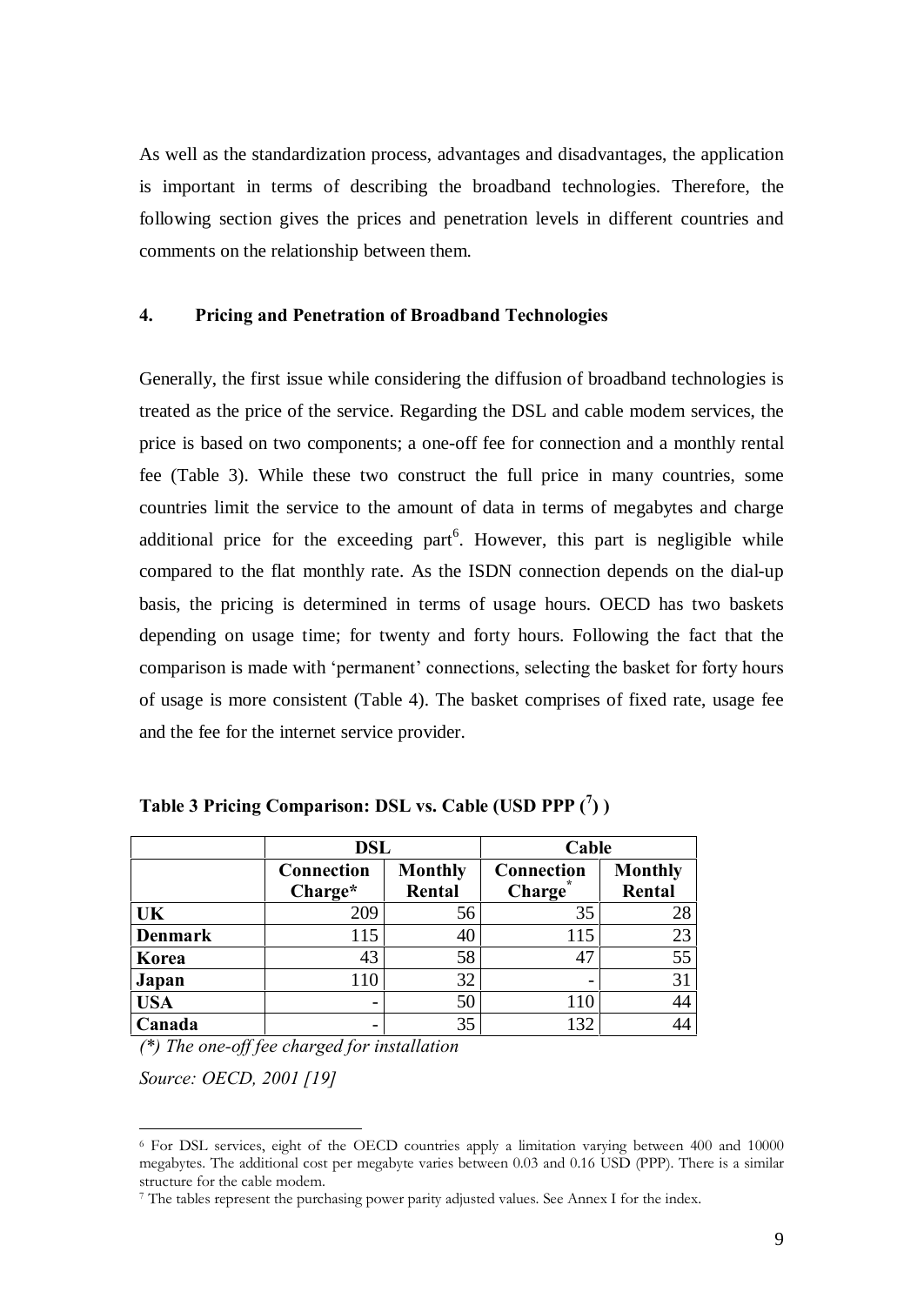|                | <b>Fixed</b> | <b>Usage</b>             | $ISP^*$ | <b>Total</b> |
|----------------|--------------|--------------------------|---------|--------------|
| <b>UK</b>      | 14           | $\overline{\phantom{0}}$ | 13      | 27           |
| <b>Denmark</b> | 15           | $\overline{\phantom{0}}$ | 27      | 42           |
| <b>Germany</b> | 14           | $\overline{\phantom{0}}$ | 36      | 50           |
| Korea          | 4            | -                        | 40      | 44           |
| Japan          | 10           | 24                       | 14      | 48           |
| <b>USA</b>     | 14           | 5                        | 5       | 24           |
| Canada         | 20           |                          | 15      | 35           |

Table 4 - ISDN Pricing Basket for 40 hours (USD PPP)

 $(*)$  The monthly subscription fee to be paid to the internet service provider (ISP). Source: OECD, 2001[5]

The comparison indicates considerable differences between countries, especially for the connection charges. On the other hand, the monthly rental fees of DSL and cable modem services can be accepted to have the same level except for UK and Denmark  $(8)$ . These two countries do not follow the general EU trend in terms of cable modem pricing as the EU average is over 40 USD (PPP), reflecting the other countries' prices listed in the Table 3. Although, comparing ISDN prices with the others does not make much sense, it can be commented that they have the same levels, regarding the EU and OECD averages, which are USD 44 and 47 respectively for the basket of 40 hours.

At this point, it has to be emphasized that ISDN is treated as a technology which had been developed as an alternative to standard dial up and will be replaced by the other broadband technologies. The replacement has been realized in many 'broadband' definitions so that ISDN is not listed as a broadband technology anymore. While, the EU Broadband Report [20] published in August 2001 defines ISDN as a broadband technology, the Seventh Implementation Report does not list it in the broadband technologies section [17]. The reason should be the hopeless future of ISDN compared to the other technologies which are expected to achieve greater speeds in

<sup>8</sup> The ratio of monthly rental fees (DSL/cable) varies between 0.8 and 1.14 in the other countries unlike Denmark and UK where the DSL/cable ratios are 1.7 and 2.0 respectively.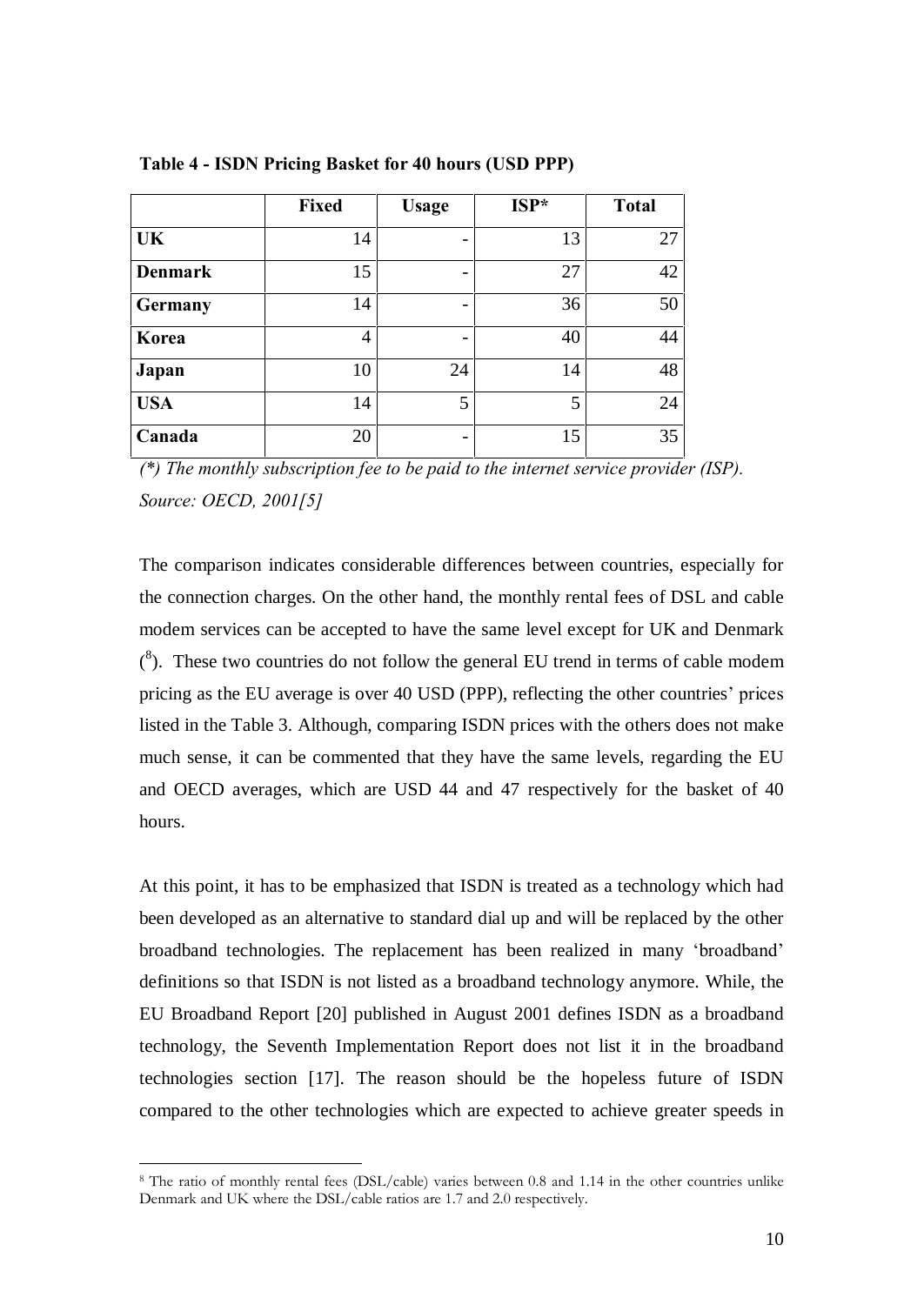near future. A study by FCC  $(2)$  forecasts that the share of DSL and cable modem in total internet usage will be 35 percent in 2005, which was under 3 percent in 1999 [13]. In the same study, it is argued that "we may consider today's broadband to be narrowband when tomorrow's technologies are deployed and consumer demand for higher bandwidth appears on a large scale".

The broadband penetration rates indicate the great success of Korea, followed by Canada and USA. Germany, who has deployed one third of the ISDN platforms all over the world, has the highest rate for ISDN [22]. The high rates for ISDN cannot be determined as 'success' due to reasons mentioned above. The evaluation of penetration data with regards to the pricing tables points out clear oppositions. Germany has the highest penetration rate and the price for ISDN at the same time. Similarly, Korea has the highest monthly rentals for both DSL and cable modem. Although these monthly rentals are at the same level, the penetration rates differ considerably. These simply indicate that pricing is not a determinant for the users' choice among the broadband alternatives.

The low level penetration of cable modem and DSL in many of the countries reflects the take-off period of diffusion process. Generally, the diffusion process starts out slowly among pioneering adopters, reaches "take-off" as a growing community of adopters is established and the effects of peer influence kick-in, and levels-off as the population of potential adopters becomes exhausted, thus leading to an "S-shaped" cumulative adoption curve.

<sup>9</sup> FCC (Federal Communications Commission) is the regulatory body for telecommunications and broadcasting in USA.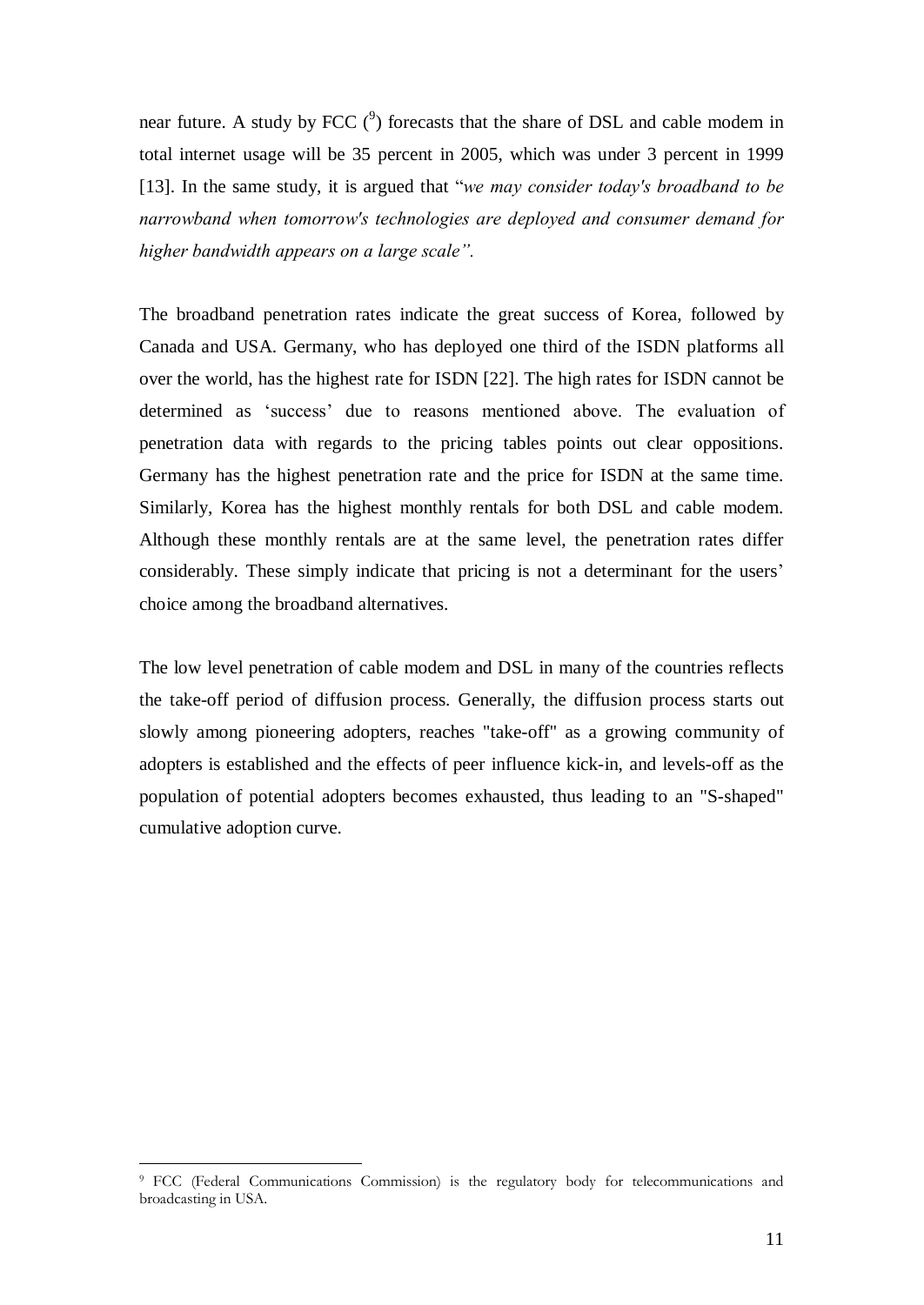|                     | <b>ISDN</b> | <b>DSL</b> | Cable |
|---------------------|-------------|------------|-------|
| UK                  | 2.4         | 0.13       | 0.15  |
| <b>Germany</b>      | 17.6        | 0.93       | 0.1   |
| <b>Denmark</b>      | 13.3        | 1.32       | 1.0   |
| <b>EU</b> Average   | 6.3         | 0.51       | 0.31  |
| Korea               |             | 9.0        | 4.9   |
| Japan               | 7.9         | 0.3        | 0.6   |
| <b>USA</b>          |             | 1.2        | 2.0   |
| Canada              |             | 2.3        | 3.9   |
| <b>OECD</b> Average |             | 0.96       | 1.00  |

## Table 5 - Broadband Penetration  $(^{10})$  (%)

Source: OECD, 2001[19], EU, June 2001[10]

The national broadband policies, which seem to be the most significant determinant of the diffusion of broadband technologies after examining the technology, the price and penetration levels, are reviewed in the next section.

### 5. National Broadband Policies

Although the private sector takes a leadership role in the development of broadband networks and services, the role of governments should not be underestimated especially in terms of penetration. Korea and Canada lead the world in terms of broadband penetration, and one of the major reasons for their leadership has been the active role played by the respective governments have played. The role of the government can be played through the implementation of the following policies:

 Avoid redundant infrastructure and optimize the use of resources by combining the various technologies available,

 Complement competition with selective action in areas that are not covered and cannot be covered by the market,

 $\overline{a}$ <sup>10</sup> The ISDN data for Japan is obtained from NTT (Japan Telecom Operator) for January 2001. The other ISDN rates are not available for year 2001. The reason is that USA, Korea and Canada do not foster ISDN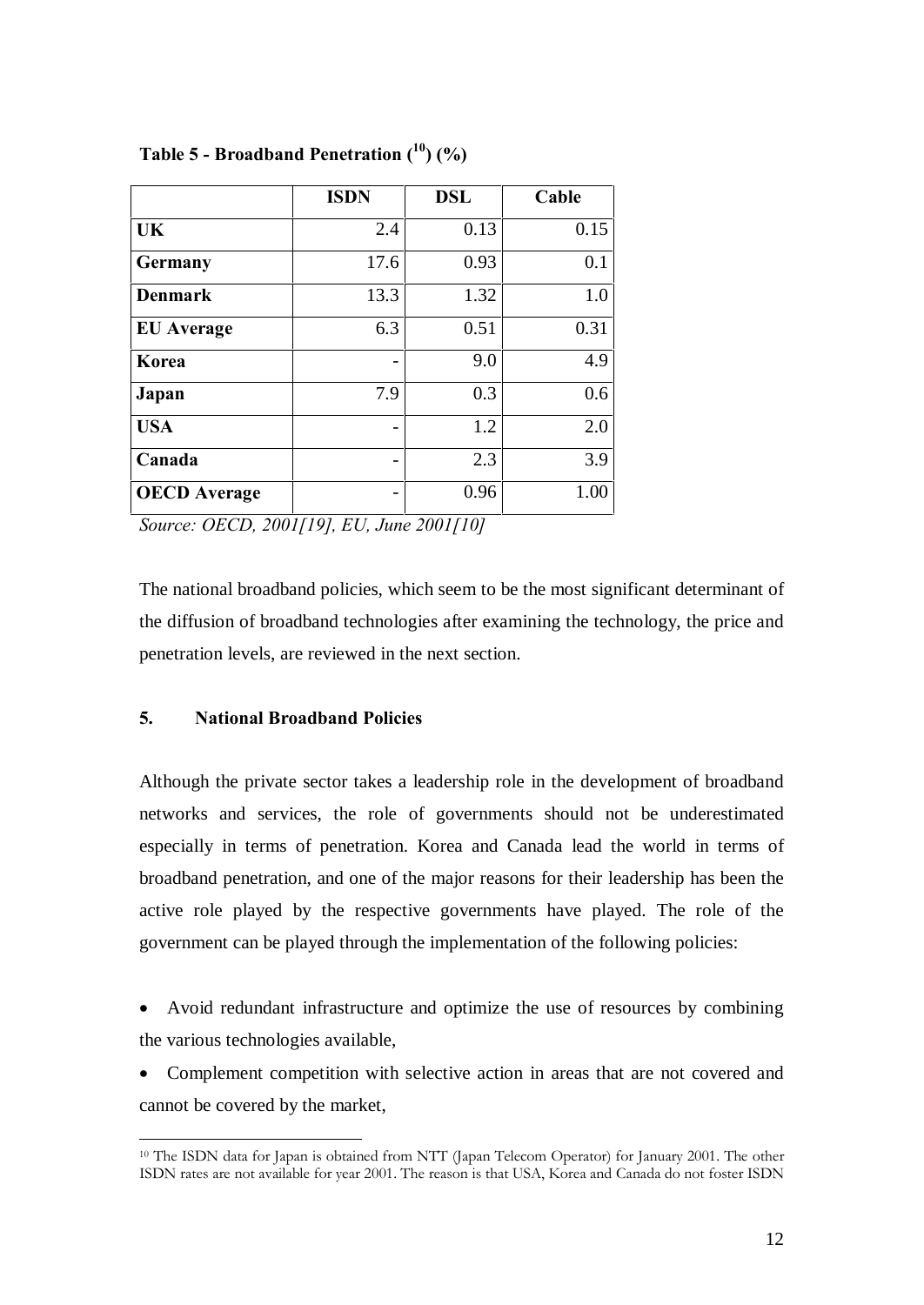• Promote the selection and use of the best available technologies, depending on the socio-economic characteristics of the areas requiring coverage and their level of technological development,

 Use Structural Funds to finance regional projects for the realization of local broadband access and transport connection infrastructure in areas where private sector investment is unattractive. [15]

As it is evident that pricing and technical specifications are quietly insufficient to explain the diffusion of broadband technologies, the emphasis has to be made on national policies. Rather than a specific broadband policy, all governments treat this issue as a part of general knowledge society policies. The core strategies of the programs aiming to reach the construction the knowledge society are similar and in this respect, all the programs involve an item of "diffusion of broadband technologies".

As an example, in Germany, the government applies a comprehensive program that targets all citizens, including groups such as small and medium size enterprises (SMEs), libraries, women, youth, and seniors. Germany's core strategy elements represent an example for the general view of all developed or developing countries, which have a pre-defined program:

- Meeting the goal of access to underserved groups
- Expanding and improve IT education and training
- Expanding R&D

 $\overline{a}$ 

- Expanding the diffusion of broadband infrastructure
- Migrating all government services on-line
- Increasing the speed of broadband technology with the aim of being worldleading by 2005 [3]

The final item listed above indicates the target of Germany about the broadband issue. Rather than pretentious statements like "aim of being world-leading by ...",

deployment. For example, in USA, people mostly prefer a second telephone line rather than upgrading to ISDN line for dial-up internet access.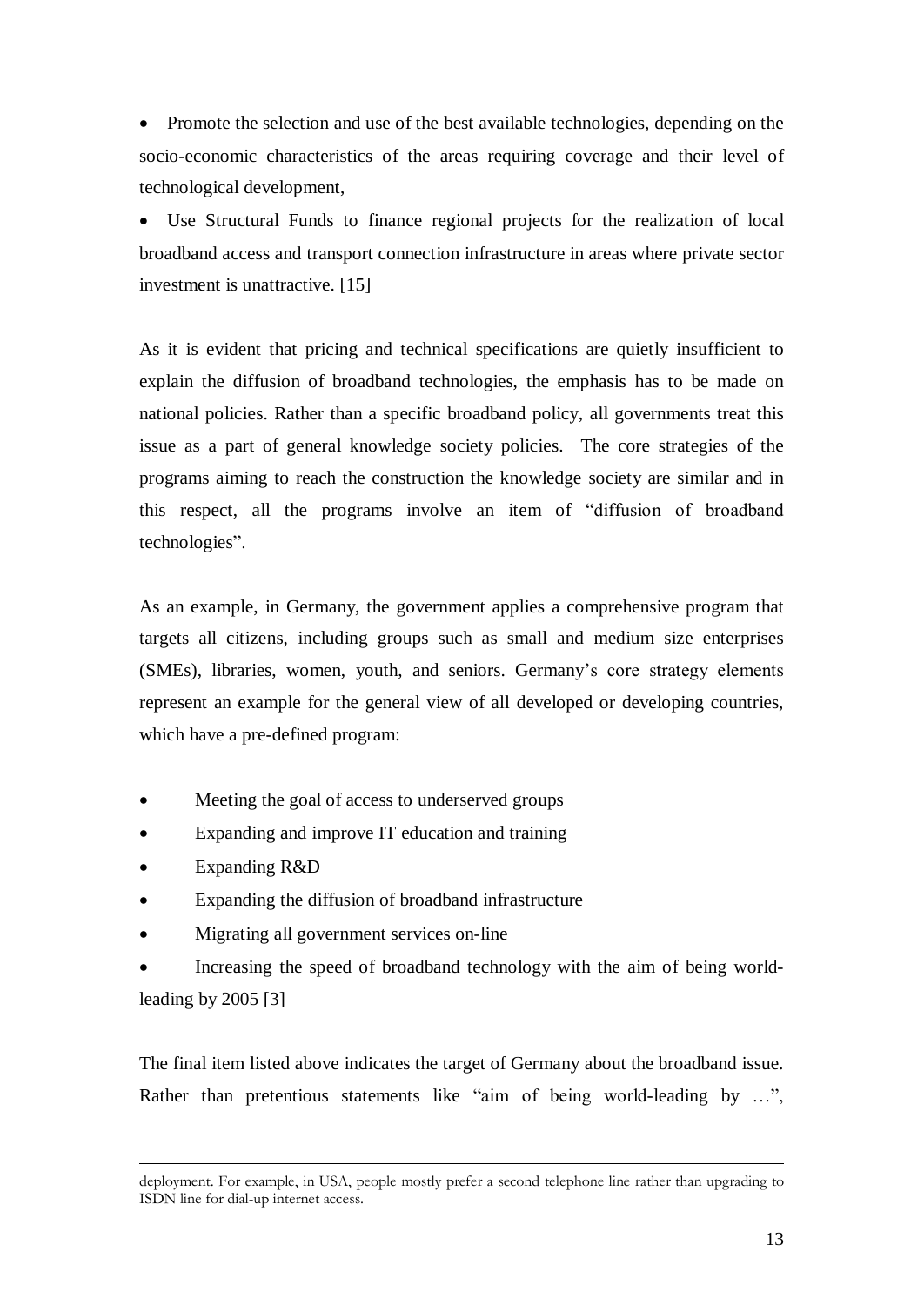governments use general ones like "increasing broadband penetration by funds"  $(^{11})$ . Although, all have similar intentions, the implementations and the results vary significantly, so that the penetration rates represented in the Table 5 come out. Therefore, the high levels of penetration can be explained by the successful implementation in countries like Korea and Canada.

The Korean Government launched Cyber Korea 21 as the national vision behind the creation of the Korean Information Infrastructure (KII) in 1997. The goal of the KII is to "construct a creative, knowledge-based society" through four central strategies, of which one is the "upgrading telecommunications networks to broadband standards".  $[16]$  The provision of high-level competition is the tool to be used for this "upgrade" since there are seven major infrastructure providers including the incumbent operator Korean Telecom. [11]

In Korea, the universal service obligation for basic telephone services is regarded as a first step toward universal access to information infrastructure. It is considered that, at least in the short term, the incumbent is able to shoulder the responsibility of providing universal service. In the longer term, the universal service compensation fund should be competitively and technologically neutral.

The Korean government has also encouraged working from home resulting in a sharp increase in the home usage of networked PCs. What has contributed to the popularity of working from home has been the availability of cheaper PCs resulting from a government-initiated internet PC project that boosted the sales of PCs and notebook computers. The government's role in this has been one of promotion and not funding. To achieve the aim of having 75% of homes using high-speed internet access by 2005, the government has earmarked USD 1.5 billion for network upgrades while companies from the private sector will put in USD 30 billion. [12]

The Canadian government, through its National Broadband Task Force, released a report that outlines the guiding principles the government can play in fostering broadband penetration. The principle of the report is that all Canadians should have

<sup>11</sup> This claim brings out Germanyís different and intensive investment program related to the broadband technologies, which can be treated as an effective usage of public procurement tool. As this study aims to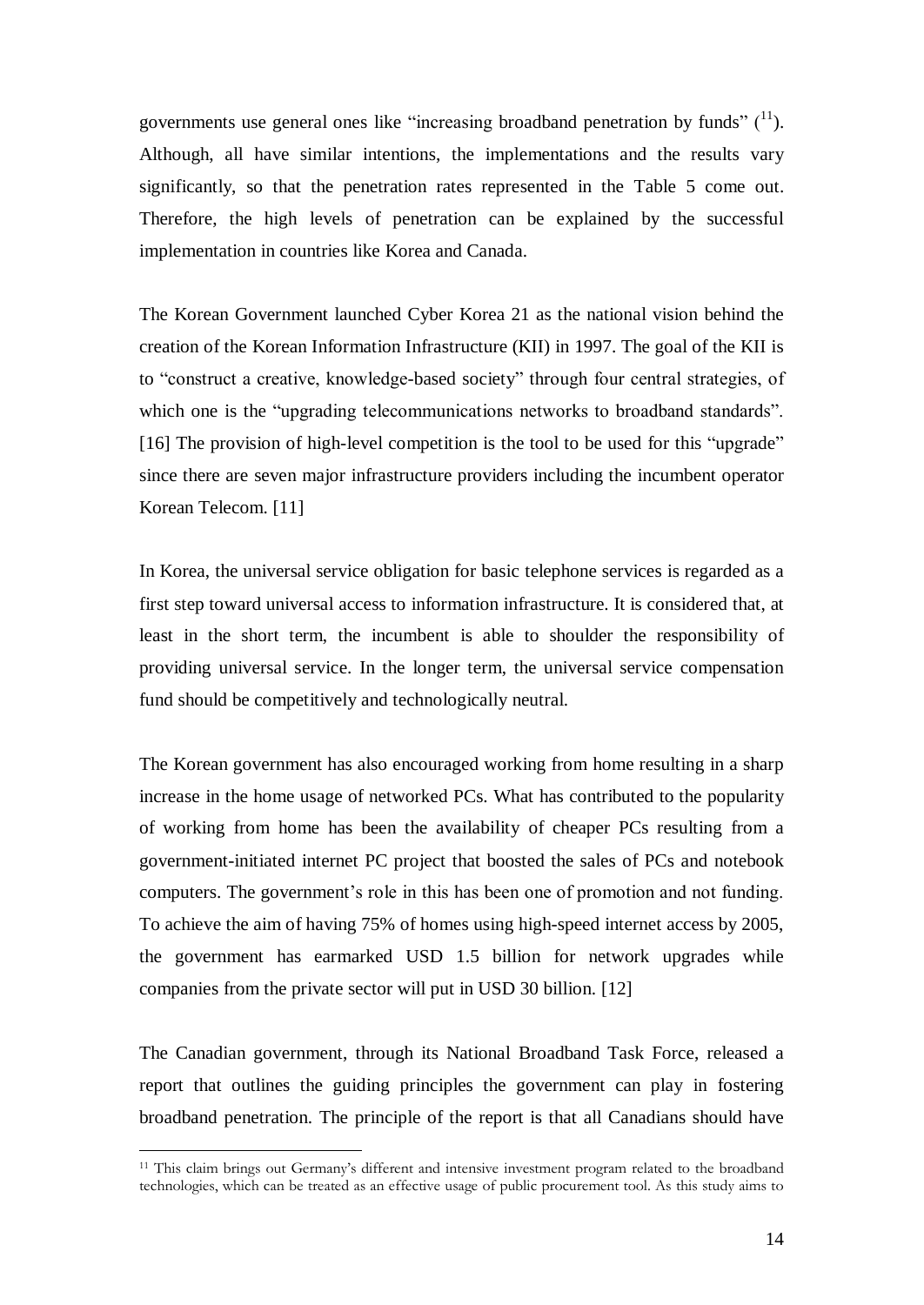equitable and affordable access to broadband networks and to the widest possible range of content and service providers. [9]

The Canadian Radio-Television and Telecommunications Commission (CRTC), who is famous for its efficient usage of public consultation and task forces, directs all incumbent local carriers to file service improvement plans for Commission approval, or to demonstrate that the basic service objective has been and will continue to be achieved in their territory. Plans filed are required to indicate how incumbent local carriers will reinforce their existing networks where necessary to improve service or extend service to un-served areas.

Multi-year plans to improve service, developed by incumbent local carriers and filed for approval with the CRTC, aim to be administratively simple to implement and allow for comment by the public. It is considered that such programs can also allow communities or regions to participate in proposed service upgrades. For instance, if a telephone company begins construction in an area, it may be able to offer inexpensive service improvements beyond the basic service objective to other nearby homes or communities. Knowing in advance the timetable for construction projects near their area, individuals, communities or regions may choose to take advantage of any costsaving opportunities. They may be able to budget their own resources or obtain government grants to enhance services.

The adaptation of P3 model which had been explained in Section 2 can now be evaluated depending on the national policies. It can be concluded that all countries reviewed in this study have completed the power and performance issues in a considerable degree. They have allocated huge amounts for finance, developed a wellorganized public procurement system and provided the private sector's efficient contribution by the help of competition. Additionally, they have made serious efforts in the works for standardization at both local and global level. However, regarding the perception side of the model, they have varied significantly and in fact; this has been the reason of the leading of countries like Korea and Canada.

emphasize on 'user side', this topic is held out of the scope.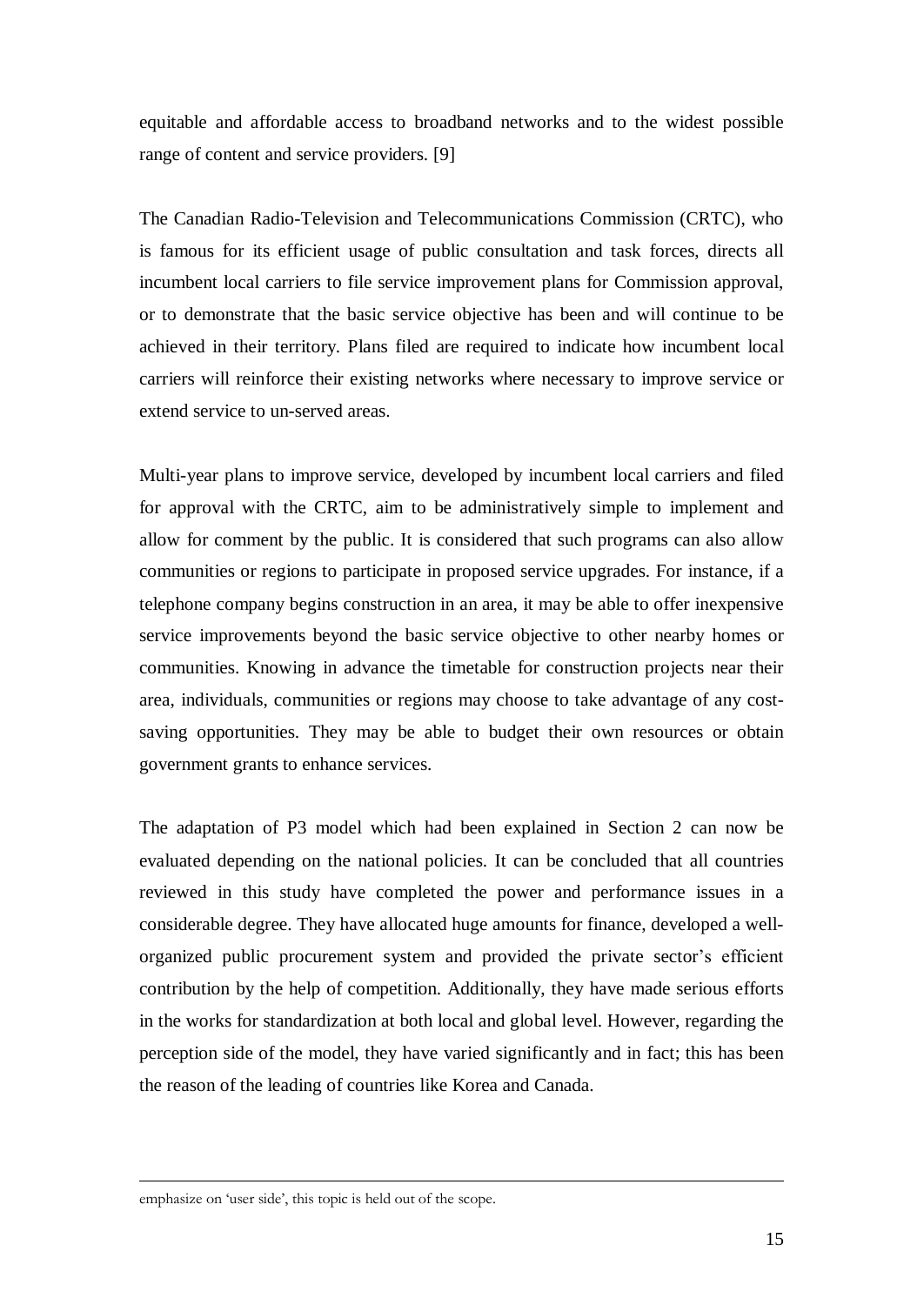The success of Canada can be explained with "localization". In the system of Canada, where CRTC works as a coordinator and the local carriers make the decisions, the broadband penetration program seems to be successful due to the local level interest rather than a national perspective. On the other hand, Korea's success depends on the intensive education programs and the high level promotion of PC distribution which have significantly contributed to the awareness of public. Thus, combining the main aspects of the policies adopted in Canada and Korea, "localization" and "awareness" can be considered as key factors of a successful national broadband policy, regarding the user perceptions.

The next section aims to evaluate the situation in Turkey in parallel to the issues covered in this and previous sections.

### 6. Remarks for Turkey

 $\overline{a}$ 

The debate of broadband is quite a new issue for Turkey. As the residential and SMEs' access to internet is at early levels, the penetration levels are considerably below the OECD and EU averages. Considering the P3 model of Dillon and Morris, perception is not the discussion issue in Turkey, as the power and performance criteria indicate serious problems.

Because of the confusion of the definitions, the liberalization and privatization in telecommunications market have been treated as the same issue. This, combining with Turk Telekom's resistance to new models, prevented introducing the competition in value added services. Turk Telekom's model was based on revenue sharing agreements (RSA) of which failures have been approved  $(^{12})$ .

Cable TV infrastructure is operated under RSAs. The ownership structures of the firms which build up the infrastructure and register subscribers reflect the misunderstanding of the service provider concept. As the majority of shares are owned by construction firms, the cable TV work is treated as a trenching, cabling and building issue rather than providing a service. In this manner, using cable TV as a

<sup>12</sup> The impressive example is in the GSM sector. After granting licenses, total number of subscribers have exceeded 3,3 millions in eight months time while it had reached 1,7 millions in four years under RSAs. [8]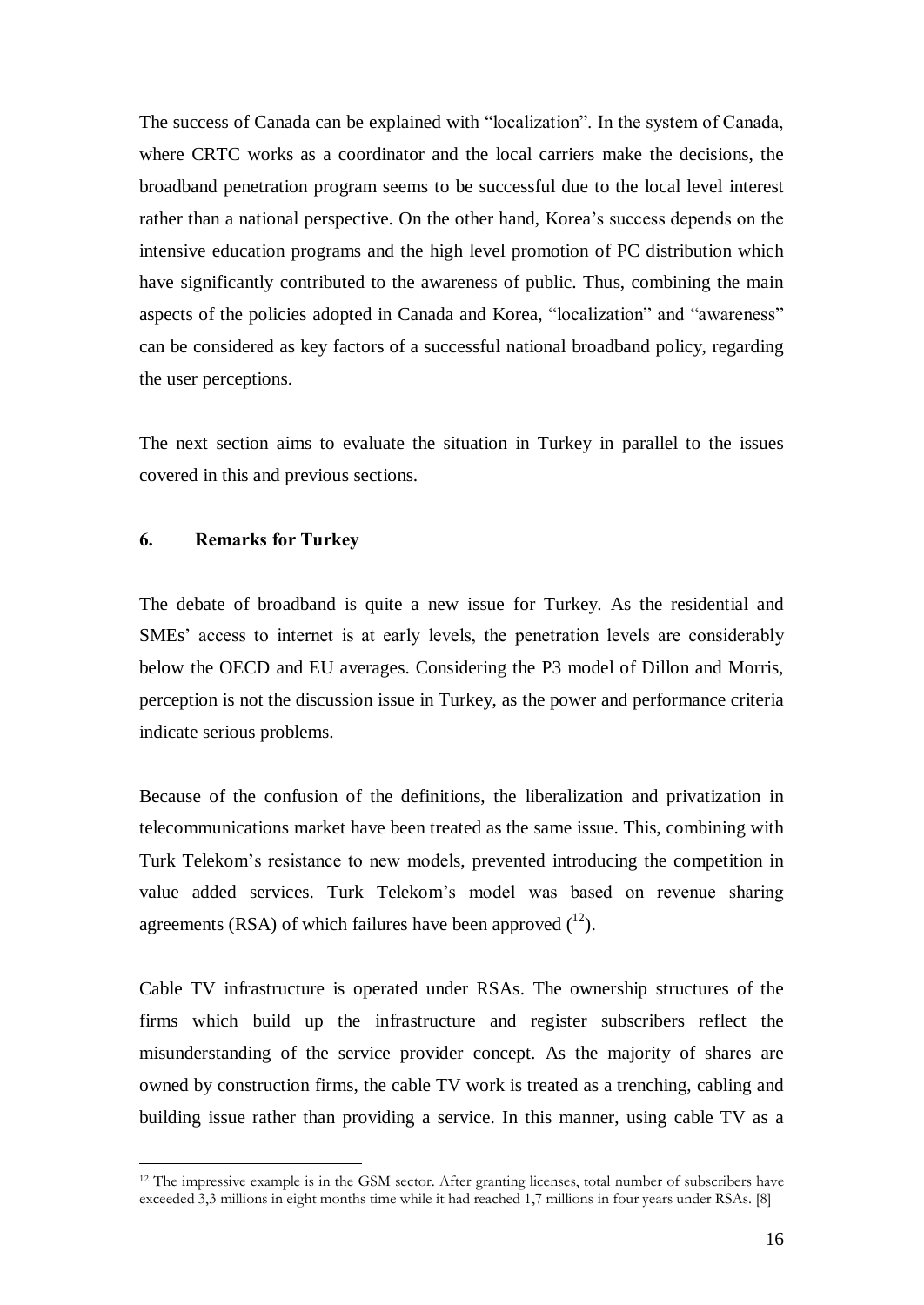broadband infrastructure has been carried to the agenda recently by some zealous ISPs.

The successful provision of DSL services is dependent to local loop unbundling (LLU) which aims the rental of the copper pairs from the premises of the customer to the local exchange by new entrants. LLU is on the regulatory agenda of Turkey and will be available not earlier than 2004 since the Telecommunications Law stipulates the monopoly right of Turk Telekom on infrastructure until the end of 2003. In current situation, Turk Telekom provides DSL with a seven times higher price (in terms of PPP) compared to Korea's monthly rental.

Regarding the national policy of being a knowledge society, Turkey has not made considerable progress up to now. The countries reviewed in this study prove that there must be a clearly defined national policy and a national campaign to put it into practice. The government should define the issue as a top priority and the policy must be managed directly by the political authority, i.e. Council of Ministers, since a high level of cooperation is needed in all fields such as education, health etc. Another aspect is that private sector intervention orientated by the state is a key factor considering the huge amounts of investments for achieving the structural changes brought out by the national policy. So, neither a realistic framework policy nor a broadband policy as being a part of knowledge society program is on the agenda of Turkey. The leading initiative of e-Europe+ seems to be treated as a compulsory action for EU membership rather than an opportunity.

### 7. Conclusion

The review of broadband technologies indicates that none of the technologies can be named as the leader or the most promising one for the future. However, there is a strong tendency towards higher bandwidths so that the definition of broadband is to be updated by nations and international organizations. Regarding the technologies within the scope of this paper, DSL and cable modem have a high potential of development and strong competition among each other. ISDN, especially the basic one, seems to be 'history' in near future in the developed countries.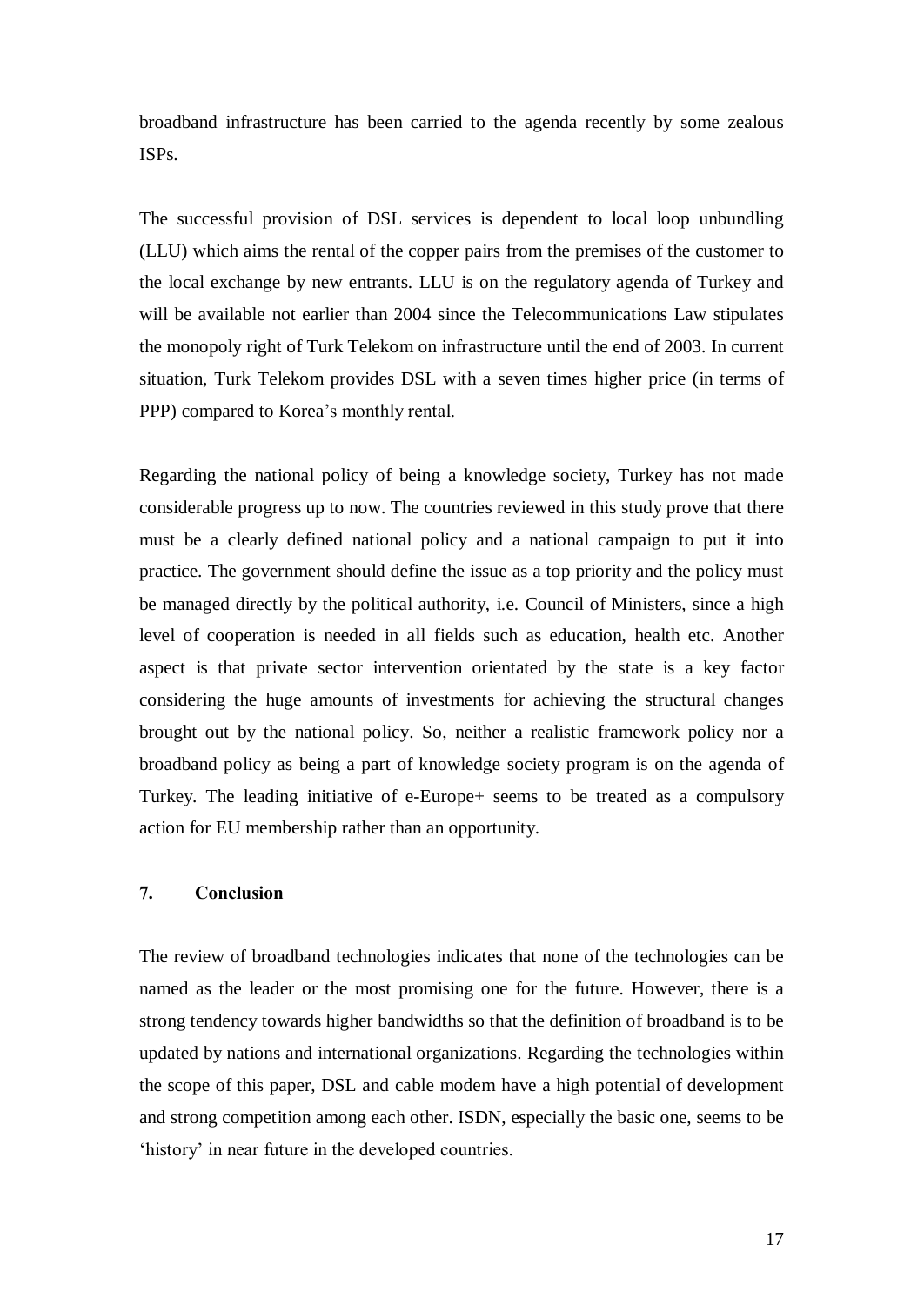Examining the relationship between price and penetration levels and bearing in mind that there is a high-level of competition between the providers and also between the technologies, it can be argued that there is not a direct relation between these parameters. Therefore, the diffusion of broadband technologies cannot be explained with price or technologic advantages.

The determining factor for the diffusion level of broadband technologies is the national policies. All of the reviewed countries have national knowledge society policies with similar core strategies which include a specific item for broadband deployment. Broadband technologies are considered as the infrastructure of knowledge society to be deployed all over the country, not limited to 'professional' users such as academic units, but including schools, governmental organizations, SMEs, and also residential users.

However, the implementations of the national policies vary significantly in the examined countires, causing different levels of penetration. Depending on the success of Korea and Canada, it can be concluded that higher penetration rates can be obtained by dealing with the issue at local level, providing intensive education and promoting access and usage. The 'localization' refers to allowing and promoting communities and regional organizations to participate in proposed services. Education is the tool to develop computer literacy and the way to promote access and usage, basically, is the distribution of PCs and extending the usage areas by e-government and similar applications.

It is clear that the diffusion of broadband technologies has a 'broad' range of examination. Any aspect of the topic (like standardization works, investment programs etc.) has to be studied in detail. Furthermore, similar to the information technology related ones, modeling studies (concerning the technology, users' attitudes, market conditions etc.) specific for broadband technologies have to be done for the complete evaluation.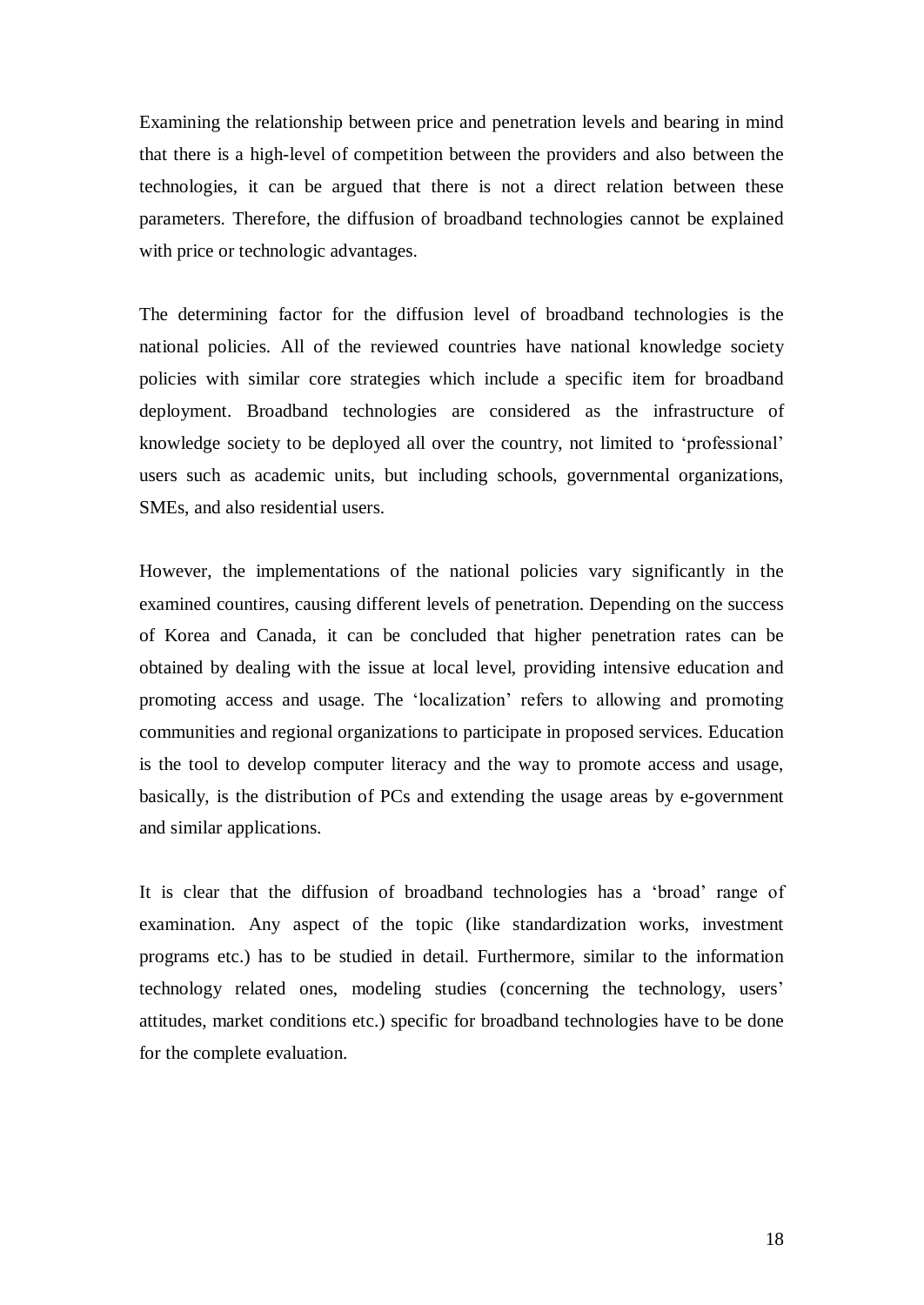#### References

[1] Ainspan, N. D., Welbourne, T. M., Message and Medium: The Role of Social and Individual Factors in Using Computer Mediated Communications, CAHRS Working Papers 98-25, 1998

[2] Al-Gahtani, S. S., System Characteristics, User Perceptions and Attitudes in the Prediction of Information Technology Acceptance: A Structural Equation Model, Diffusion Interest Group in Information Technology, Helsinki, 1998

[3] Bridging the "Digital Divide": Issues and Policies in OECD Countries, OECD (DSTI/ICCP), July 2001

[4] Broadband Access: At High Speed onto the Last Mile, West LB Panmure, March 2000

[5] Communications Outlook 2001, OECD (DSTI/ICCP), 2000-2001

[6] Dillon, A., Morris, M., 1999, Power, Perception and Performance: From Usability Engineering to Technology Acceptance with the P3 Model of User Response Presentation of the 43rd Annual Conference of the Human Factors and Ergonomics Society, Santa Monica,

[7] Fichman, R. G., 1992, Information Technology Diffusion: A Review of Empirical Research, Proceedings of the Thirteenth International Conference on Information Systems (ICIS), Dallas, December, Dallas, 195-206

[8] Haberleşme Özel İhtisas Komisyonu Raporu (VIII. Beş Yıllık Kalkınma Planı), DPT, Ankara, 2001

[9] International Broadband Development Programs: A Comparative Analysis of Education Initiatives, National Broadband Task Force of Canada, Fredricton, April 2001

[10] Internet and the Public at Large, EOS Gallup Europe (upon request of the European Commission), November 2001

[11] Internet in Korea, Ing  $-$  Barings, March 2000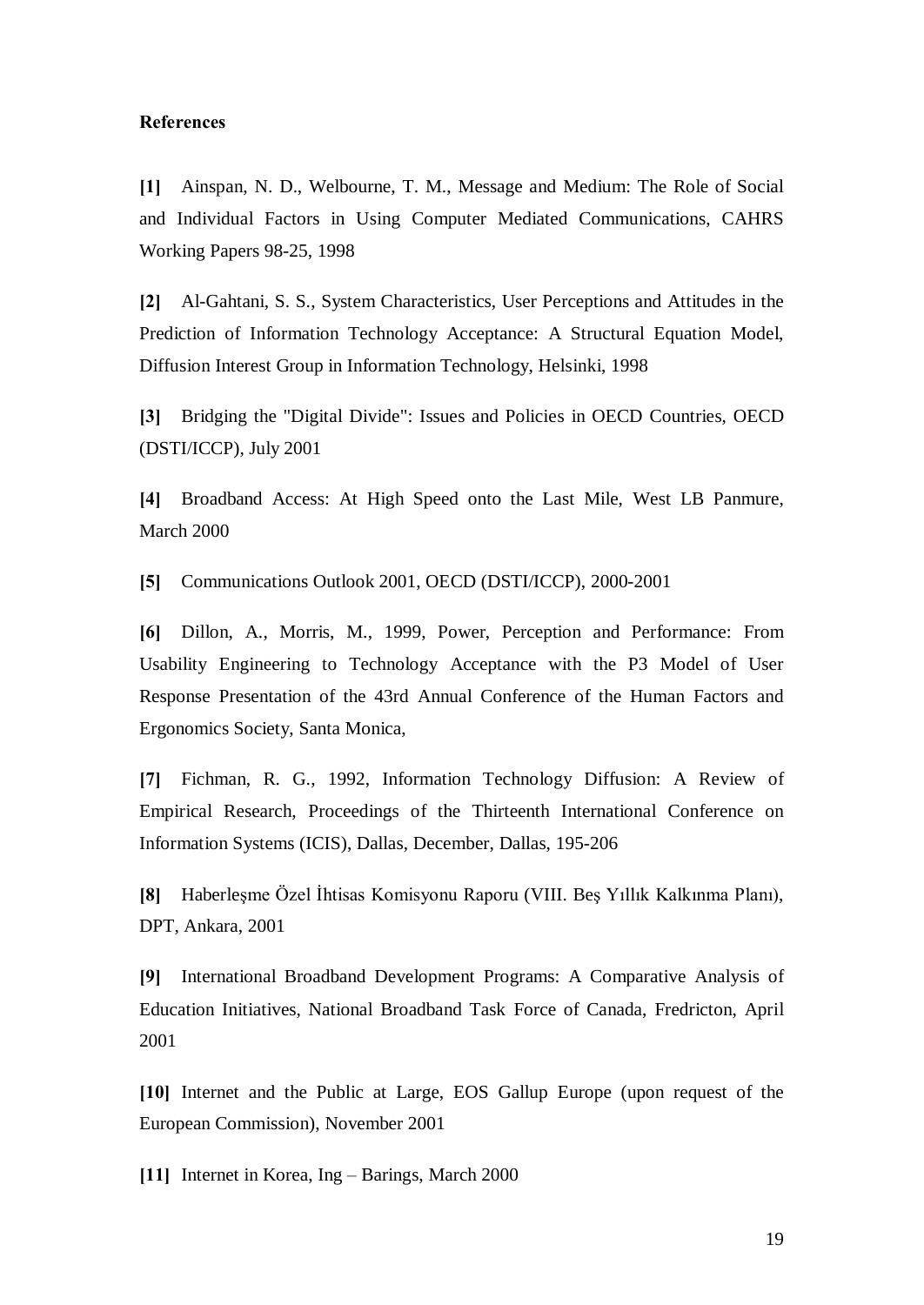[12] Knowledge-Based Industries in Asia, OECD, 2000

[13] Lathen, D. A., Broadband Today, Federal Communications Commission, USA, October 1999

[14] Gilbert & Tobin, 2001, Operational Implications of Local Loop Unbundling and the Need For Technical Co-Ordination, , Political Intelligence (on behalf of European Commission, September01

[15] Report of the Task Force on Broadband Communications in Italy, Ministry of Communications and Ministry for Innovation and Technologies, Rome, 2001

[16] Savage, J., International Public Programs to Provide Broadband Access to the Internet, SNAB, Canada, April 2001

[17] Seventh Report on the Implementation of the Telecommunications Regulatory Package, Commission of the European Communities, Brussels, 2001

[18] Study on the Status of Euro-ISDN 1997/98, European Commission DG XIII, Brussels-Luxembourg, 1998

[19] The Development of Broadband Access in OECD Countries, OECD (DSTI/ICCP), October 2001

[20] The Development of Broadband Access Platforms in Europe, European Commission Directorate General Information Society, Brussels, August 2001

[21] The Economic and Regulatory Implications of Broadband, International Telecommunication Union, Geneva, July 2001

[22] What's hot and what's not in the German Speaking Telecommunications and Internet/IT industry, Arthur Andersen, 2001

[23] Why DSL Still Matters?, Telechoice, March 2002